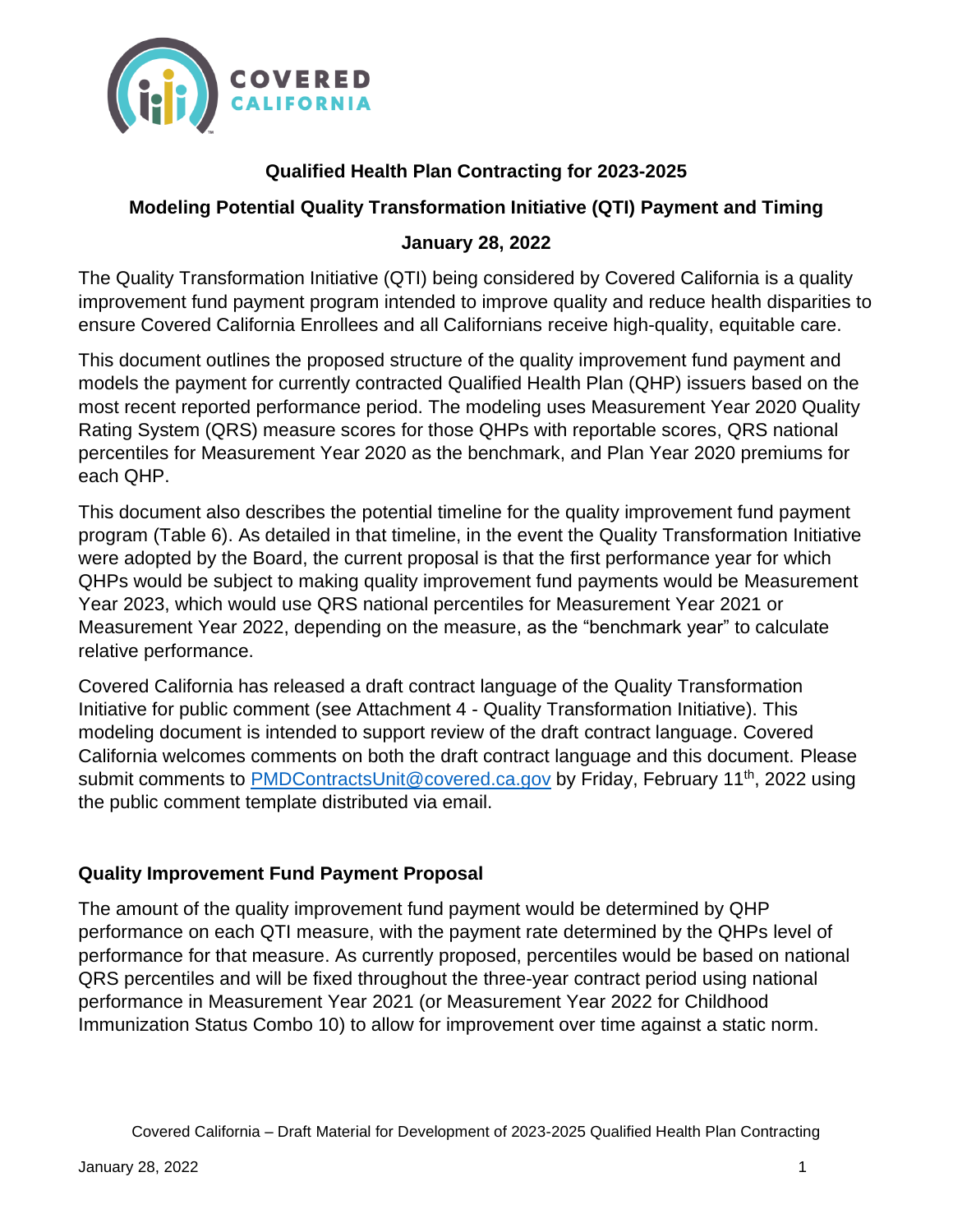For the 2023-2025 contract, the current proposal is for there to be four core measures included in the QTI measure set:

- Comprehensive Diabetes Care: Hemoglobin A1c (HbA1c) Control (<8.0%) (NQF #0575);
- Controlling High Blood Pressure (NQF #0018);
- Colorectal Cancer Screening (NQF #0034); and
- Childhood Immunization Status (Combo 10) (NQF #0038).

Each measure would be stratified by race/ethnicity for purposes of reporting, but there would be no quality improvement fund payments tied to health disparities reduction performance in the initial years of the contract period. As national benchmarks are established, disparities reduction would be tied to quality improvement fund payments, either as an amendment to the 2025 contract year or commencing 2026 for the next contract cycle. Similarly, two behavioral health measures are proposed for inclusion in the QTI for reporting, but are not tied to quality improvement fund payments for the 2023-2025 contract. These measures would potentially be tied to quality improvement fund payments as benchmarks are established in future contract periods.

# **Quality Improvement Fund Payment Structure and Modeling**

Table 1 through Table 5 below model the quality improvement fund payment amount and the effective per member per month (PMPM) payment amount for each QHP using the proposed structure of the payment described below.

- Table 1. Covered California Modeling of Potential Quality Improvement Fund Payments for Four QTI Measures (based on 2020 Measurement Year and 2020 Percentiles as the Performance Benchmark) reflects the total payment by QHP across all four core measures
- Tables 2 through 5: reflect the granular payment information by QHP for each of the four measures in the QTI measure set
- Table 6. Covered California Modeling of Potential Quality Improvement Fund Payments as Percent of Premium for Four QTI Measures reflects modeling of total payment by QHP as a percent of premium across all four core measures

The modeling uses Measurement Year 2020 Quality Rating System (QRS) measure scores and QRS national percentiles for Measurement Year 2020 as the benchmark, and Plan Year 2020 premiums for each QHP. It should be noted that Measurement Year 2020 scores are lower than historical performance due to the impact of COVID-19 on access to care, quality, and data collection. Covered California anticipates measure scores for 2023 to be higher and the quality improvement fund payments may be lower compared to the current modeling.

The modeling uses a maximum one percent (1%) of total gross premium per product to determine the quality improvement fund payment. However, the proposed maximum quality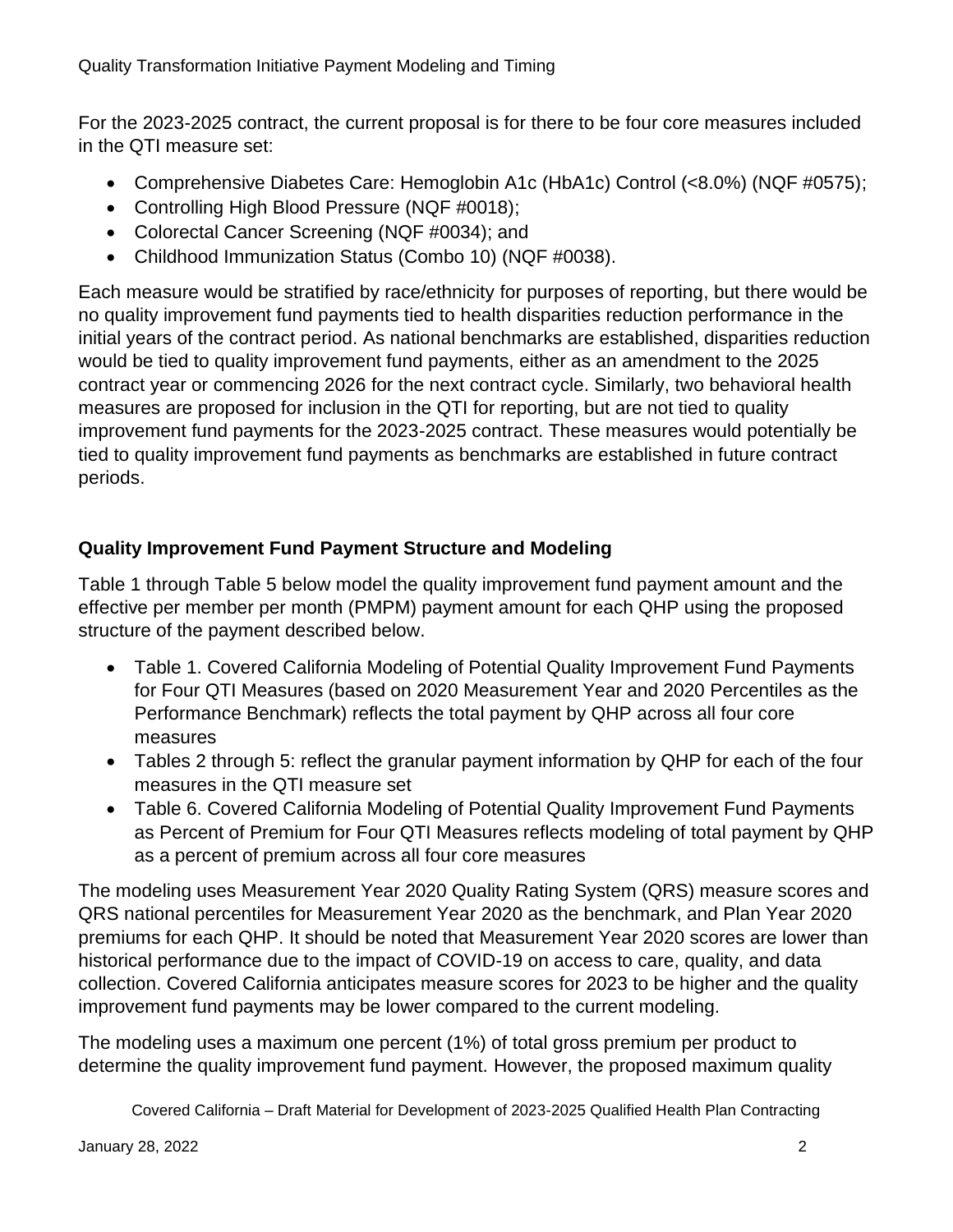improvement fund payment will be somewhat lower in Measurement Year 2023 – 0.8% of premium – due to additional performance guarantees with 0.2% of premium at risk as detailed in the draft 2023 – 2025 Attachment 2 – Performance Standards with Penalties. The total amount of quality improvement fund payment plus performance standards at risk would increase to 2% of total gross premium per product in Measurement Year 2024, increasing by 1% per year up to 3% in 2025, the last year of the current contract period. Covered California proposes to increase the total amount of quality improvement fund payment plus performance standards at risk to 4% in 2026.

Covered California is proposing the following quality improvement payment structure:

- Full per measure payment if the measure score is below the  $25<sup>th</sup>$  percentile
- Per measure payment at a declining constant linear rate for each measure score between the  $25<sup>th</sup>$  and 65.9<sup>th</sup> percentile
- No payment if the measure score is at or above the  $66<sup>th</sup>$  percentile

This payment structure would be applied for each QTI measure. Graph 1. Quality Improvement Fund Payment Structure displays the slope of the quality improvement fund payment based on performance compared to the national percentiles.



#### **Graph 1: Quality Improvement Fund Payment Structure**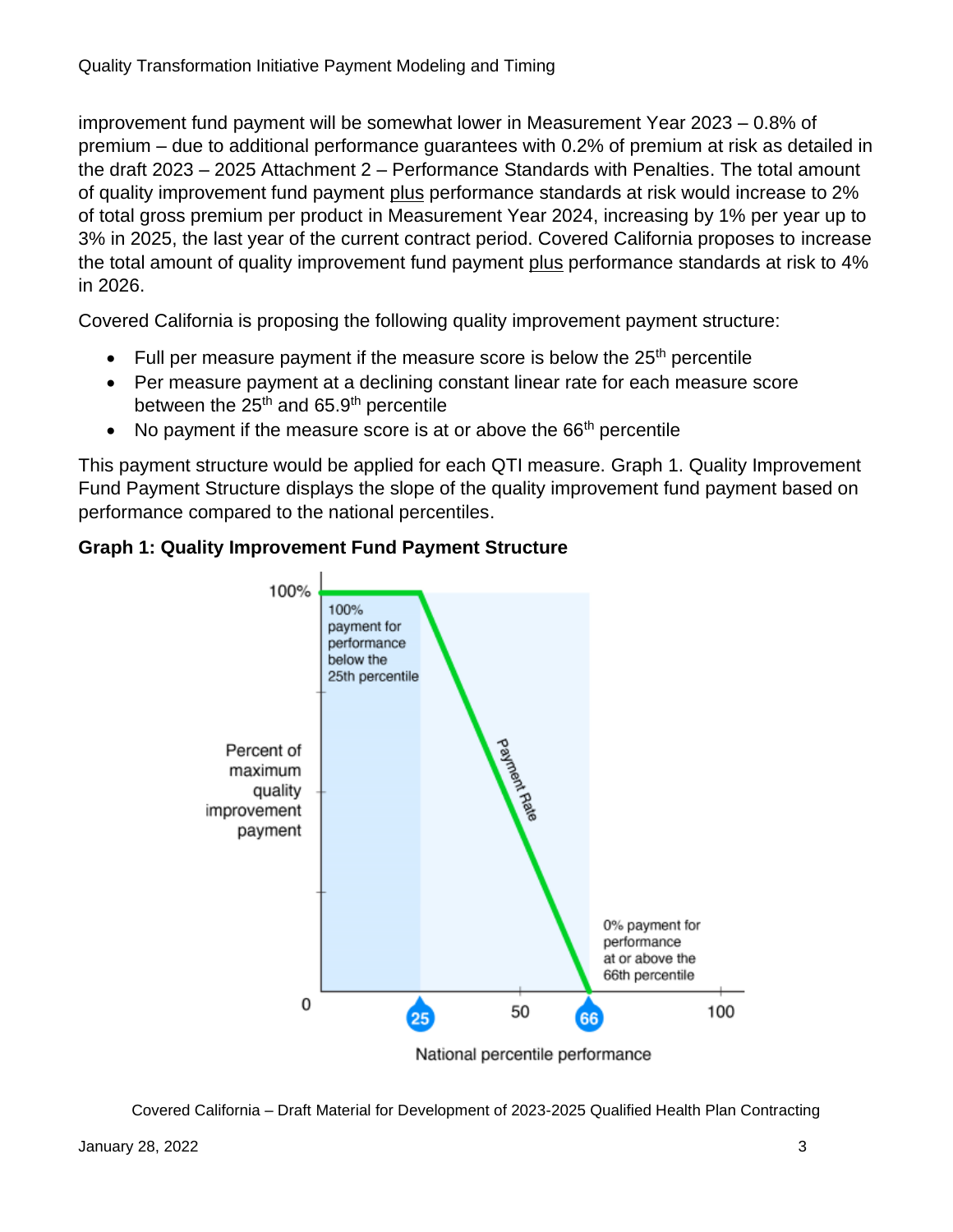#### **Table 1: Covered California Modeling of Potential Quality Improvement Fund Payments for Four QTI Measures (based on 2020 Measurement Year and 2020 Percentiles as the Performance Benchmark)**

|                                                                   | 25th to 66th Percentile    |                           |  |
|-------------------------------------------------------------------|----------------------------|---------------------------|--|
|                                                                   | <b>QTI Transfer Amount</b> | <b>QTI PMPM Effective</b> |  |
| <b>Anthem EPO</b>                                                 | \$4,927,691                | \$4.73                    |  |
| <b>Blue Shield HMO</b>                                            | \$2,787,981                | \$2.29                    |  |
| <b>Blue Shield PPO</b>                                            | \$21,097,959               | \$2.95                    |  |
| <b>CCHP HMO</b>                                                   | \$410,403                  | \$3.37                    |  |
| <b>Health Net EPO</b>                                             | \$51,018                   | \$2.40                    |  |
| <b>Health Net HMO</b>                                             | \$5,287,218                | \$2.17                    |  |
| <b>Health Net PPO</b>                                             | \$1,909,596                | \$2.31                    |  |
| <b>Kaiser HMO</b>                                                 | \$4,642,766                | \$0.53                    |  |
| <b>LA Care HMO</b>                                                | \$2,840,200                | \$2.92                    |  |
| <b>Molina Healthcare HMO</b>                                      | \$1,918,236                | \$3.54                    |  |
| Oscar Health Plan EPO                                             | \$2,813,530                | \$2.39                    |  |
| <b>Sharp Health Plan HMO</b>                                      | \$0                        | \$0.00                    |  |
| <b>Valley Health Plan HMO</b>                                     | \$841,140                  | \$3.08                    |  |
| <b>Western Health Advantage HMO</b>                               | \$451,206                  | \$3.31                    |  |
| <b>Total Potential Quality</b><br><b>Improvement Fund Payment</b> | \$49,978,943<br>\$1.99     |                           |  |

Note: The modeling uses a maximum one percent (1%) of total gross premium per product to determine the quality improvement fund payment. However, the proposed maximum quality improvement fund payment will be somewhat lower in Measurement Year 2023 – 0.8% of premium.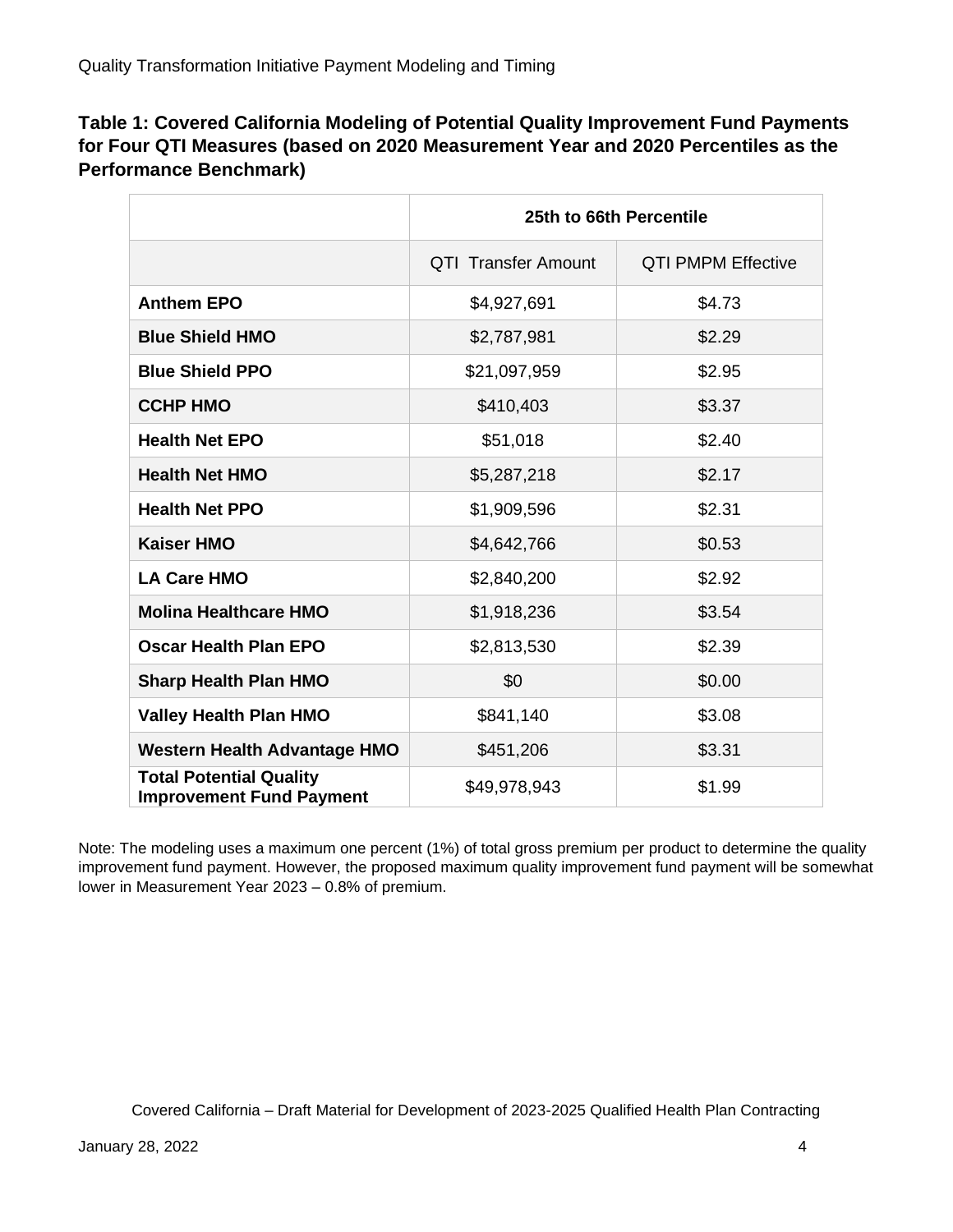#### **Table 2: Modeling for Comprehensive Diabetes Care: Hemoglobin A1c (HbA1c) Control (<8.0%) (NQF #0575) (based on 2020 Measurement Year and 2020 Percentiles as the Performance Benchmark)**

|                                                                   | 25th to 66th Percentile    |                           |  |
|-------------------------------------------------------------------|----------------------------|---------------------------|--|
|                                                                   | <b>QTI Transfer Amount</b> | <b>QTI PMPM Effective</b> |  |
| <b>Anthem EPO</b>                                                 | \$1,129,557                | \$1.08                    |  |
| <b>Blue Shield HMO</b>                                            | \$0                        | \$0.00                    |  |
| <b>Blue Shield PPO</b>                                            | \$3,298,501                | \$0.46                    |  |
| <b>CCHP HMO</b>                                                   | \$0                        | \$0.00                    |  |
| <b>Health Net EPO</b>                                             | \$0                        | \$0.00                    |  |
| <b>Health Net HMO</b>                                             | \$0                        | \$0.00                    |  |
| <b>Health Net PPO</b>                                             | \$0                        | \$0.00                    |  |
| <b>Kaiser HMO</b>                                                 | \$0                        | \$0.00                    |  |
| <b>LA Care HMO</b>                                                | \$836,648                  | \$0.86                    |  |
| <b>Molina Healthcare HMO</b>                                      | \$247,514                  | \$0.46                    |  |
| <b>Oscar Health Plan EPO</b>                                      | \$455,823                  | \$0.39                    |  |
| <b>Sharp Health Plan HMO</b>                                      | \$0                        | \$0.00                    |  |
| <b>Valley Health Plan HMO</b>                                     | \$0                        | \$0.00                    |  |
| <b>Western Health Advantage HMO</b>                               | \$196,973<br>\$1.45        |                           |  |
| <b>Total Potential Quality</b><br><b>Improvement Fund Payment</b> | \$6,165,016                | \$0.25                    |  |

Note: The modeling uses a maximum one percent (1%) of total gross premium per product to determine the quality improvement fund payment. However, the proposed maximum quality improvement fund payment will be somewhat lower in Measurement Year 2023 – 0.8% of premium.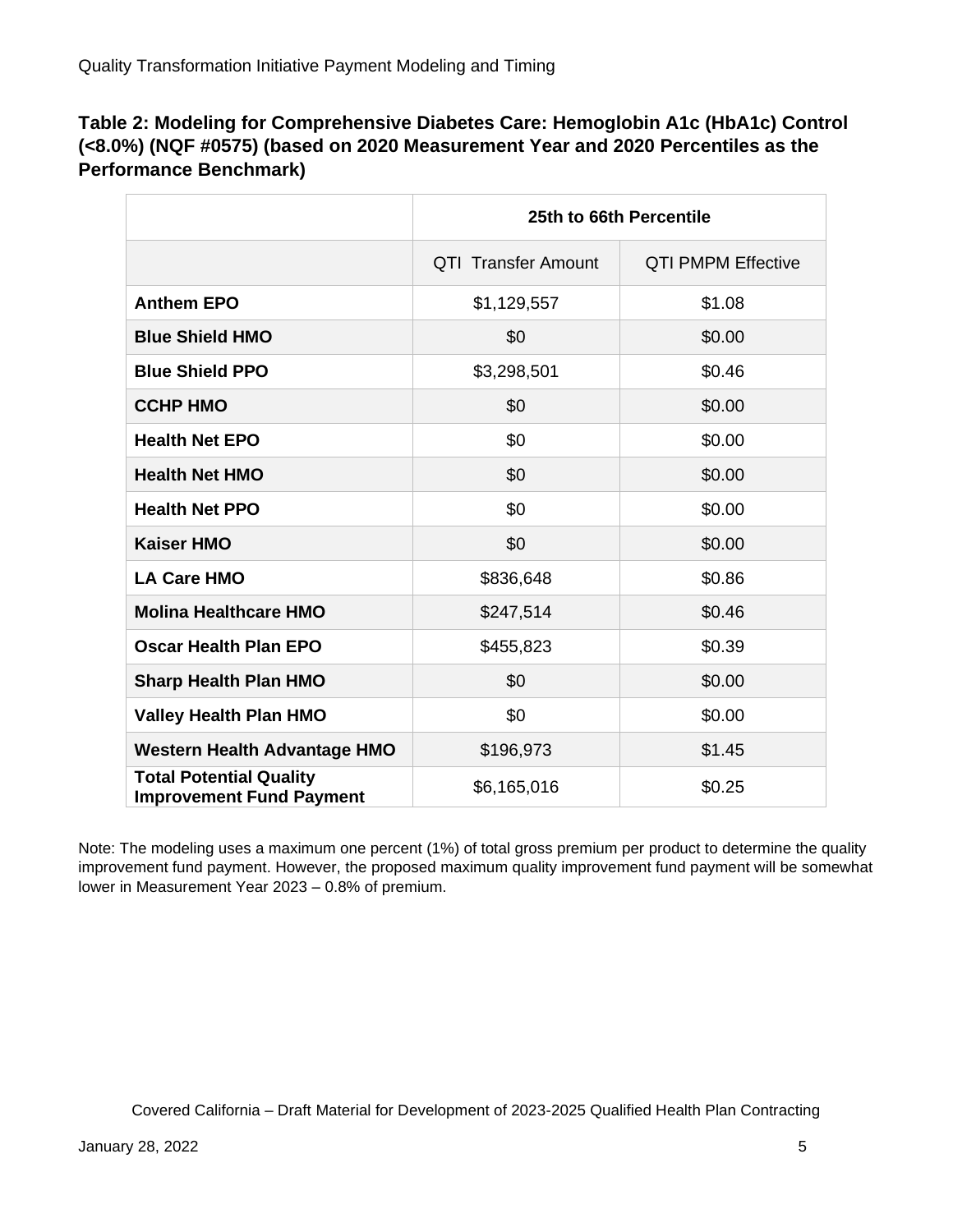| Table 3: Modeling for Controlling High Blood Pressure (NQF #0018) (based on 2020 |  |
|----------------------------------------------------------------------------------|--|
| Measurement Year and 2020 Percentiles as the Performance Benchmark)              |  |

|                                                                   | 25th to 66th Percentile    |                           |  |
|-------------------------------------------------------------------|----------------------------|---------------------------|--|
|                                                                   | <b>QTI Transfer Amount</b> | <b>QTI PMPM Effective</b> |  |
| <b>Anthem EPO</b>                                                 | \$1,016,601                | \$0.98                    |  |
| <b>Blue Shield HMO</b>                                            | \$747,995                  | \$0.61                    |  |
| <b>Blue Shield PPO</b>                                            | \$0.87<br>\$6,223,587      |                           |  |
| <b>CCHP HMO</b>                                                   | \$205,201                  | \$1.68                    |  |
| <b>Health Net EPO</b>                                             | \$18,270                   | \$0.86                    |  |
| <b>Health Net HMO</b>                                             | \$913,498                  | \$0.37                    |  |
| <b>Health Net PPO</b>                                             | \$636,532                  | \$0.77                    |  |
| <b>Kaiser HMO</b>                                                 | \$4,642,766                | \$0.53                    |  |
| <b>LA Care HMO</b>                                                | \$0.93<br>\$902,699        |                           |  |
| <b>Molina Healthcare HMO</b>                                      | \$295,642<br>\$0.55        |                           |  |
| <b>Oscar Health Plan EPO</b>                                      | \$785,902<br>\$0.67        |                           |  |
| <b>Sharp Health Plan HMO</b>                                      | \$0                        | \$0.00                    |  |
| <b>Valley Health Plan HMO</b>                                     | \$420,570                  | \$1.54                    |  |
| <b>Western Health Advantage HMO</b>                               | \$64,131<br>\$0.47         |                           |  |
| <b>Total Potential Quality</b><br><b>Improvement Fund Payment</b> | \$16,873,394<br>\$0.67     |                           |  |

Note: The modeling uses a maximum one percent (1%) of total gross premium per product to determine the quality improvement fund payment. However, the proposed maximum quality improvement fund payment will be somewhat lower in Measurement Year 2023 – 0.8% of premium.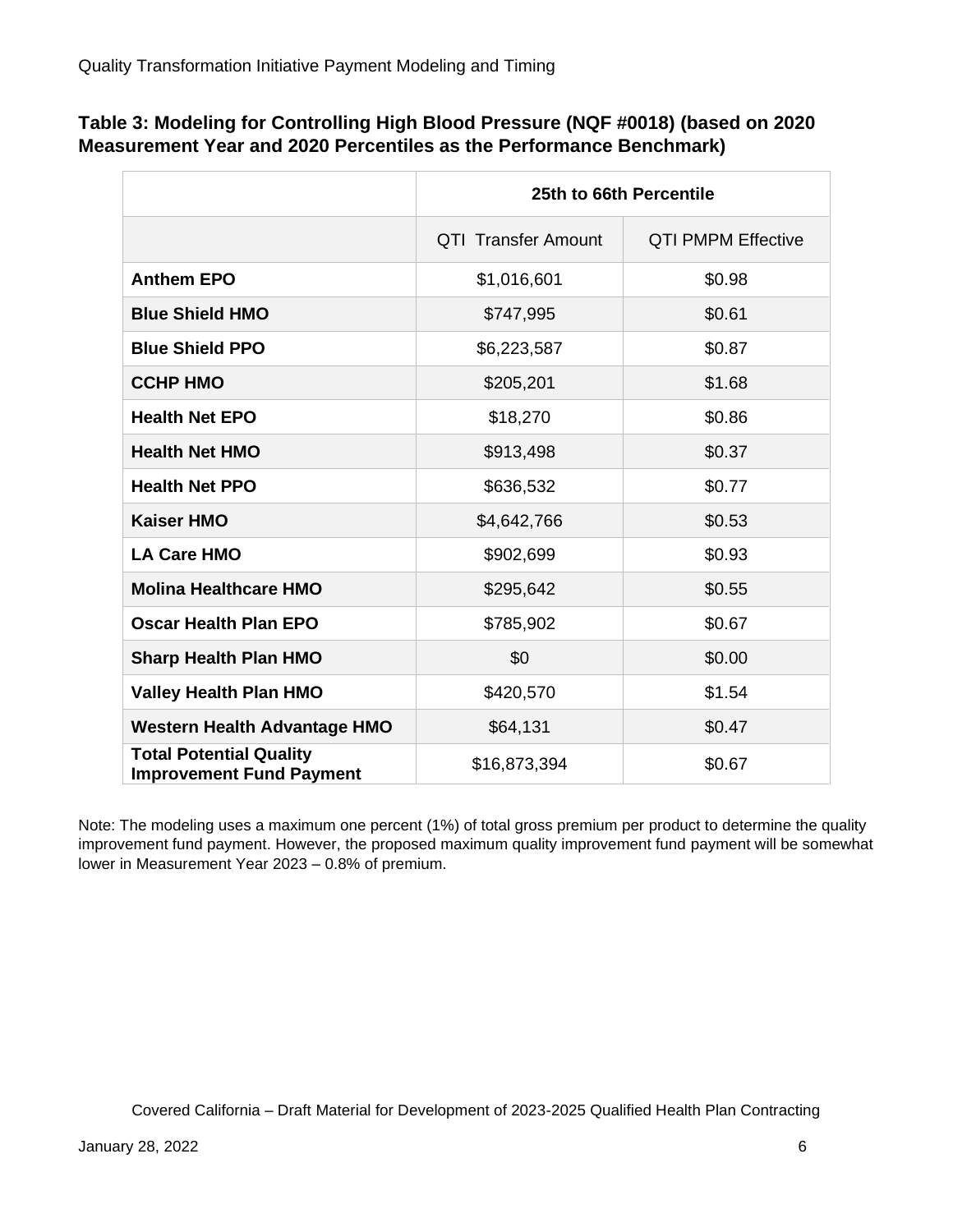| Table 4: Modeling for Colorectal Cancer Screening (NQF #0034) (based on 2020 |  |
|------------------------------------------------------------------------------|--|
| Measurement Year and 2020 Percentiles as the Performance Benchmark)          |  |

|                                                                   | 25th to 66th Percentile    |                           |  |
|-------------------------------------------------------------------|----------------------------|---------------------------|--|
|                                                                   | <b>QTI Transfer Amount</b> | <b>QTI PMPM Effective</b> |  |
| <b>Anthem EPO</b>                                                 | \$1,411,946                | \$1.36                    |  |
| <b>Blue Shield HMO</b>                                            | \$1,359,991                | \$1.12                    |  |
| <b>Blue Shield PPO</b>                                            | \$0.87<br>\$6,223,587      |                           |  |
| <b>CCHP HMO</b>                                                   | \$205,201                  | \$1.68                    |  |
| <b>Health Net EPO</b>                                             | \$32,748                   | \$1.54                    |  |
| <b>Health Net HMO</b>                                             | \$1,743,951                | \$0.72                    |  |
| <b>Health Net PPO</b>                                             | \$636,532                  | \$0.77                    |  |
| <b>Kaiser HMO</b>                                                 | \$0                        | \$0.00                    |  |
| <b>LA Care HMO</b>                                                | \$1.13<br>\$1,100,853      |                           |  |
| <b>Molina Healthcare HMO</b>                                      | \$687,540                  | \$1.27                    |  |
| <b>Oscar Health Plan EPO</b>                                      | \$785,902                  | \$0.67                    |  |
| <b>Sharp Health Plan HMO</b>                                      | \$0                        | \$0.00                    |  |
| <b>Valley Health Plan HMO</b>                                     | \$420,570                  | \$1.54                    |  |
| <b>Western Health Advantage HMO</b>                               | \$190,102<br>\$1.40        |                           |  |
| <b>Total Potential Quality</b><br><b>Improvement Fund Payment</b> | \$14,798,923               | \$0.59                    |  |

Note: The modeling uses a maximum one percent (1%) of total gross premium per product to determine the quality improvement fund payment. However, the proposed maximum quality improvement fund payment will be somewhat lower in Measurement Year 2023 – 0.8% of premium.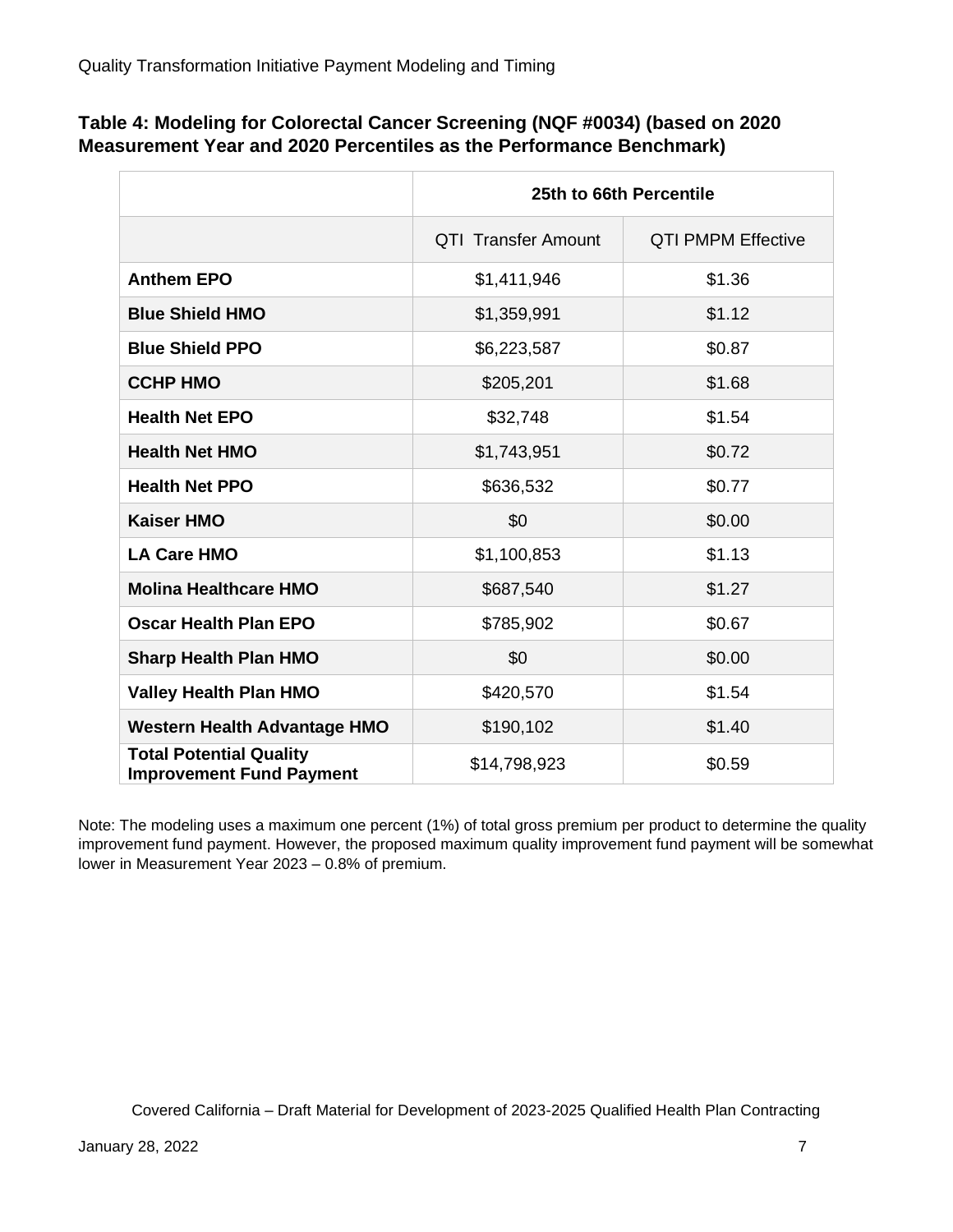| Table 5: Modeling for Childhood Immunization Status (Combo 3)* (NQF #0038) (based on |
|--------------------------------------------------------------------------------------|
| 2020 Measurement Year and 2020 Percentiles as the Performance Benchmark)             |

|                                                                   | 25th to 66th Percentile    |                           |  |  |
|-------------------------------------------------------------------|----------------------------|---------------------------|--|--|
|                                                                   | <b>QTI Transfer Amount</b> | <b>QTI PMPM Effective</b> |  |  |
| <b>Anthem EPO</b>                                                 | \$1,369,587                | \$1.31                    |  |  |
| <b>Blue Shield HMO</b>                                            | \$679,995                  | \$0.56                    |  |  |
| <b>Blue Shield PPO</b>                                            | \$0.75<br>\$5,352,285      |                           |  |  |
| <b>CCHP HMO</b>                                                   | <b>NR</b><br><b>NR</b>     |                           |  |  |
| <b>Health Net EPO</b>                                             | <b>NR</b>                  | <b>NR</b>                 |  |  |
| <b>Health Net HMO</b>                                             | \$2,629,768                | \$1.08                    |  |  |
| <b>Health Net PPO</b>                                             | \$636,532                  | \$0.77                    |  |  |
| <b>Kaiser HMO</b>                                                 | \$0                        | \$0.00                    |  |  |
| <b>LA Care HMO</b>                                                | \$0<br>\$0.00              |                           |  |  |
| <b>Molina Healthcare HMO</b>                                      | \$1.27<br>\$687,540        |                           |  |  |
| <b>Oscar Health Plan EPO</b>                                      | \$785,902<br>\$0.67        |                           |  |  |
| <b>Sharp Health Plan HMO</b>                                      | \$0                        | \$0.00                    |  |  |
| <b>Valley Health Plan HMO</b>                                     | <b>NR</b>                  | <b>NR</b>                 |  |  |
| <b>Western Health Advantage HMO</b>                               | <b>NR</b><br><b>NR</b>     |                           |  |  |
| <b>Total Potential Quality</b><br><b>Improvement Fund Payment</b> | \$0.48<br>\$12,141,610     |                           |  |  |

Note: The modeling uses a maximum one percent (1%) of total gross premium per product to determine the quality improvement fund payment. However, the proposed maximum quality improvement fund payment will be somewhat lower in Measurement Year 2023 – 0.8% of premium.

\*The modeling uses Childhood Immunization Status Combo 3, which is the current QRS childhood immunization measure in use.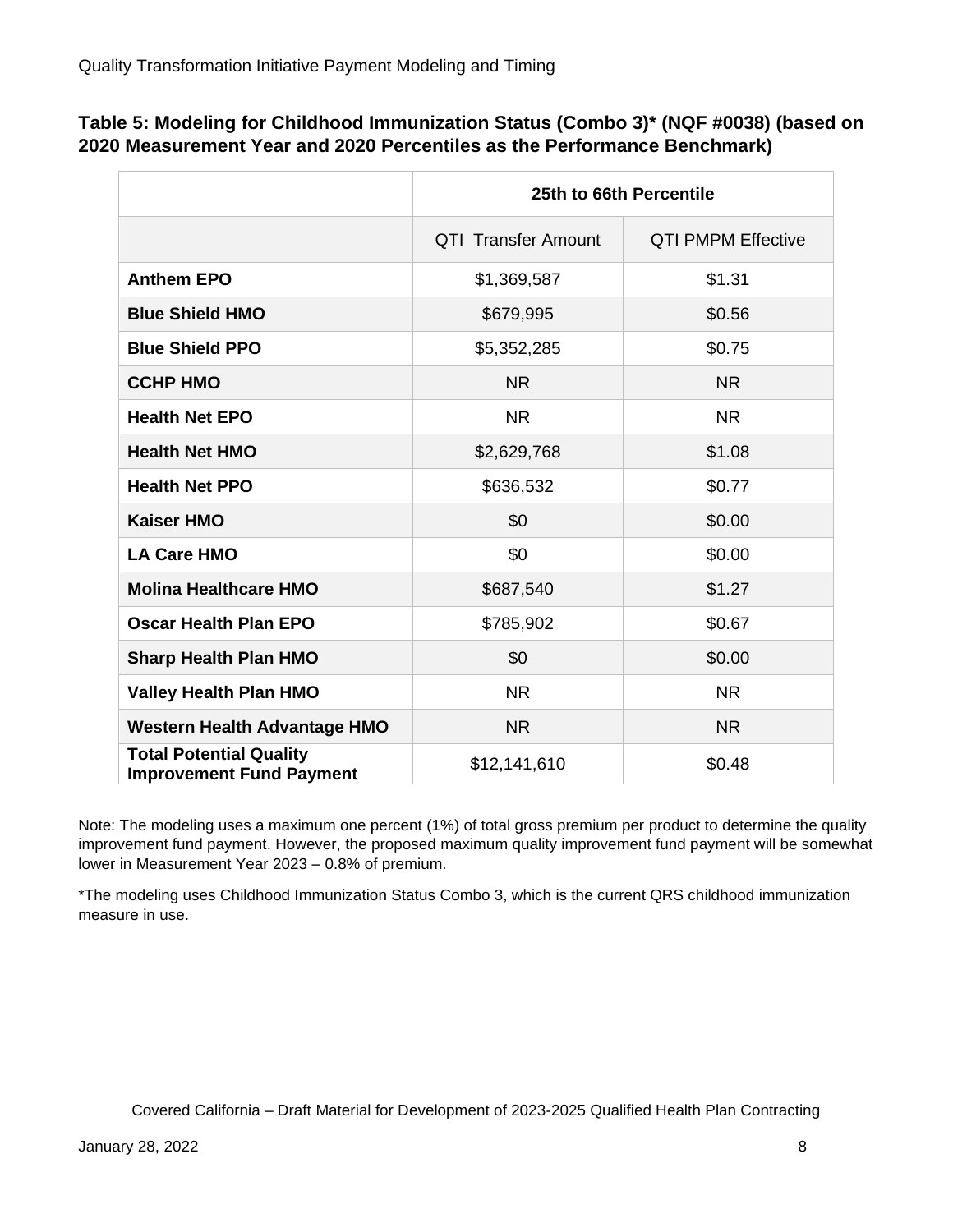**Table 6. Covered California Modeling of Potential Quality Improvement Fund Payments as Percent of Premium for Four QTI Measures (based on 2020 Measurement Year and 2020 Percentiles as the Performance Benchmark)**

|                                                                   | 25th to 66th Percentile         |
|-------------------------------------------------------------------|---------------------------------|
|                                                                   | % Premium<br>(Total IND Market) |
| <b>Anthem EPO</b>                                                 | 0.87                            |
| <b>Blue Shield HMO</b>                                            | 0.51                            |
| <b>Blue Shield PPO</b>                                            | 0.85                            |
| <b>CCHP HMO</b>                                                   | 0.67                            |
| <b>Health Net EPO</b>                                             | 0.49                            |
| <b>Health Net HMO</b>                                             | 0.48                            |
| <b>Health Net PPO</b>                                             | 0.75                            |
| <b>Kaiser HMO</b>                                                 | 0.13                            |
| <b>LA Care HMO</b>                                                | 0.65                            |
| <b>Molina Healthcare HMO</b>                                      | 0.70                            |
| Oscar Health Plan EPO                                             | 0.90                            |
| <b>Sharp Health Plan HMO</b>                                      | 0.00                            |
| <b>Valley Health Plan HMO</b>                                     | 0.67                            |
| <b>Western Health Advantage HMO</b>                               | 0.66                            |
| <b>Total Potential Quality</b><br><b>Improvement Fund Payment</b> | 0.51                            |

Note: The modeling uses a maximum one percent (1%) of total gross premium per product to determine the quality improvement fund payment. However, the proposed maximum quality improvement fund payment will be somewhat lower in Measurement Year 2023 – 0.8% of premium.